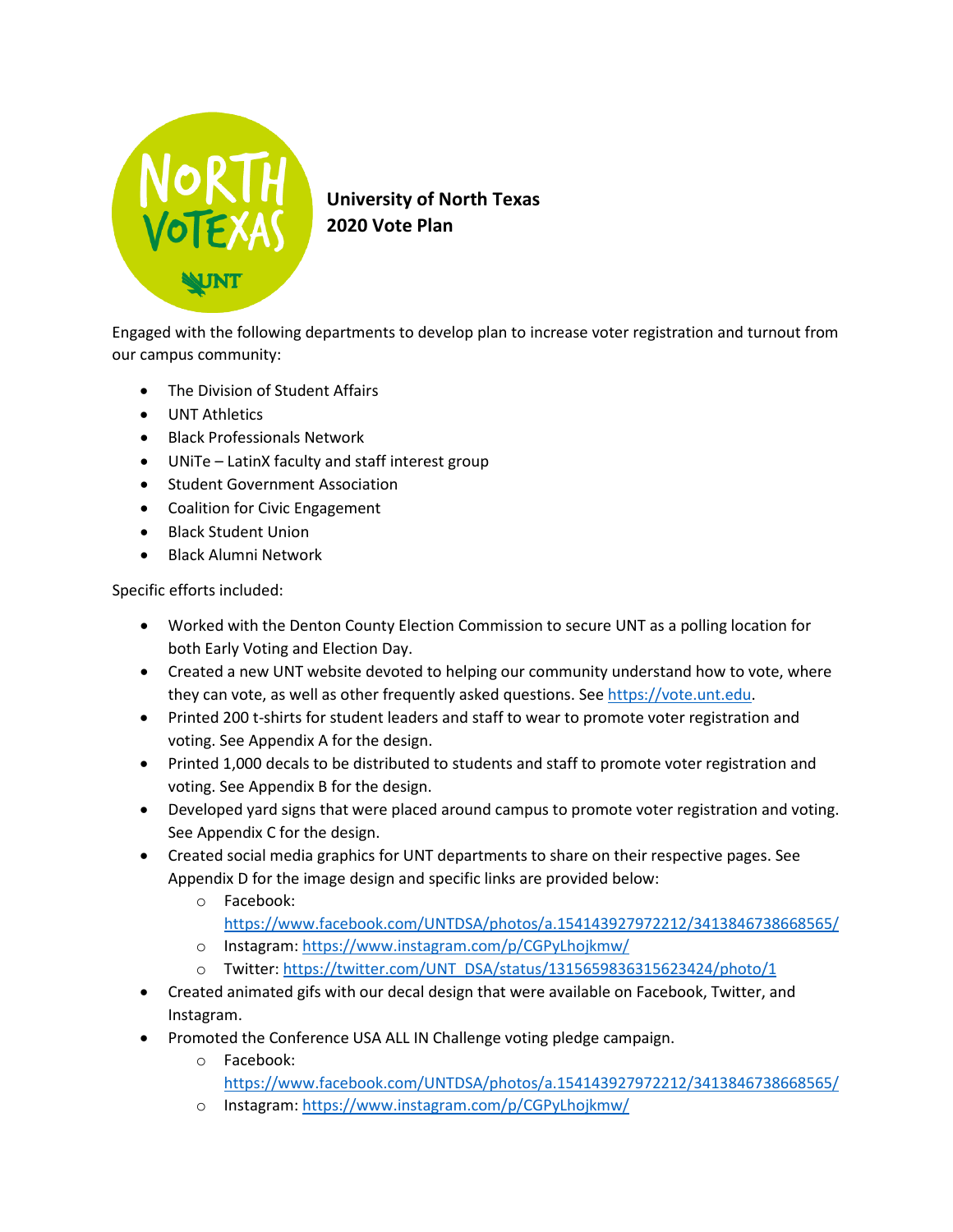- o Twitter: [https://twitter.com/UNT\\_DSA/status/1315659836315623424/photo/1](https://twitter.com/UNT_DSA/status/1315659836315623424/photo/1)
- Sent a text message to all current UNT students with a mobile number on file reminding them of the deadline to register to vote.
	- $\circ$  Text message said: "Today is the last day to register to vote if you plan to vote in the upcoming presidential election! Please visit [vote.unt.edu](http://vote.unt.edu/) if you need additional information on how to do this."
- The Student Government Association offered a Drive-In Voter Registration event in the University Union Parking Garage, a Social Media Awareness Day, and handed out voter registration cards across campus.
- The Coalition for Civic Engagement distributed voter registration cards and information in various classrooms around campus.
- The Black Alumni Network placed additional yard signs around the parameter of campus to promote voter registration and voting.
- Sent a targeted communication to on-campus residents on how to vote in hopes of reducing the number of students who are not registered in Denton County voting at our campus location. See Appendix E for the e-mail.
- Developed a student testimonial video encouraging our community to register to vote.
	- o Facebook:<https://www.facebook.com/117420144977924/videos/246932036756653>
- Developed a Why I Vote testimonial video that was shared on various social media platforms. <https://www.facebook.com/UNTDSA/videos/366988827982101>
- The UNT president created a video on the importance of voting.
	- o [https://www.youtube.com/watch?time\\_continue=1&v=t0QYA1T5EO8&feature=emb\\_lo](https://www.youtube.com/watch?time_continue=1&v=t0QYA1T5EO8&feature=emb_logo) [go](https://www.youtube.com/watch?time_continue=1&v=t0QYA1T5EO8&feature=emb_logo)
- UNT Athletics went to each team to promote voter registration and explain the process.
- UNT Athletics created additional videos to promote voting among athletes.
	- o [https://twitter.com/MeanGreenSports/status/1316744407970791424](https://nam04.safelinks.protection.outlook.com/?url=https%3A%2F%2Ftwitter.com%2FMeanGreenSports%2Fstatus%2F1316744407970791424&data=02%7C01%7CMelissa.McGuire%40unt.edu%7C1b93023b0cf046c577b708d8712b071a%7C70de199207c6480fa318a1afcba03983%7C0%7C0%7C637383776904748456&sdata=rUmn5hdhVSPL8KRtR56rfU9U3uG5CqdcB%2FPxvZru3Ho%3D&reserved=0)
	- o [https://www.instagram.com/meangreensports/?hl=en](https://nam04.safelinks.protection.outlook.com/?url=https%3A%2F%2Fwww.instagram.com%2Fmeangreensports%2F%3Fhl%3Den&data=02%7C01%7CMelissa.McGuire%40unt.edu%7C1b93023b0cf046c577b708d8712b071a%7C70de199207c6480fa318a1afcba03983%7C0%7C0%7C637383776904748456&sdata=BhWC1uaDdcpmvA3S0aXrFdDhpYHuRtbVNyROSu8waCU%3D&reserved=0)
- Sent a message to all Division of Student Affairs staff helping them prepare for the campaign and election season. See Appendix F for the e-mail.
- President Smatresk signed the ALL IN Challenge through Conference USA.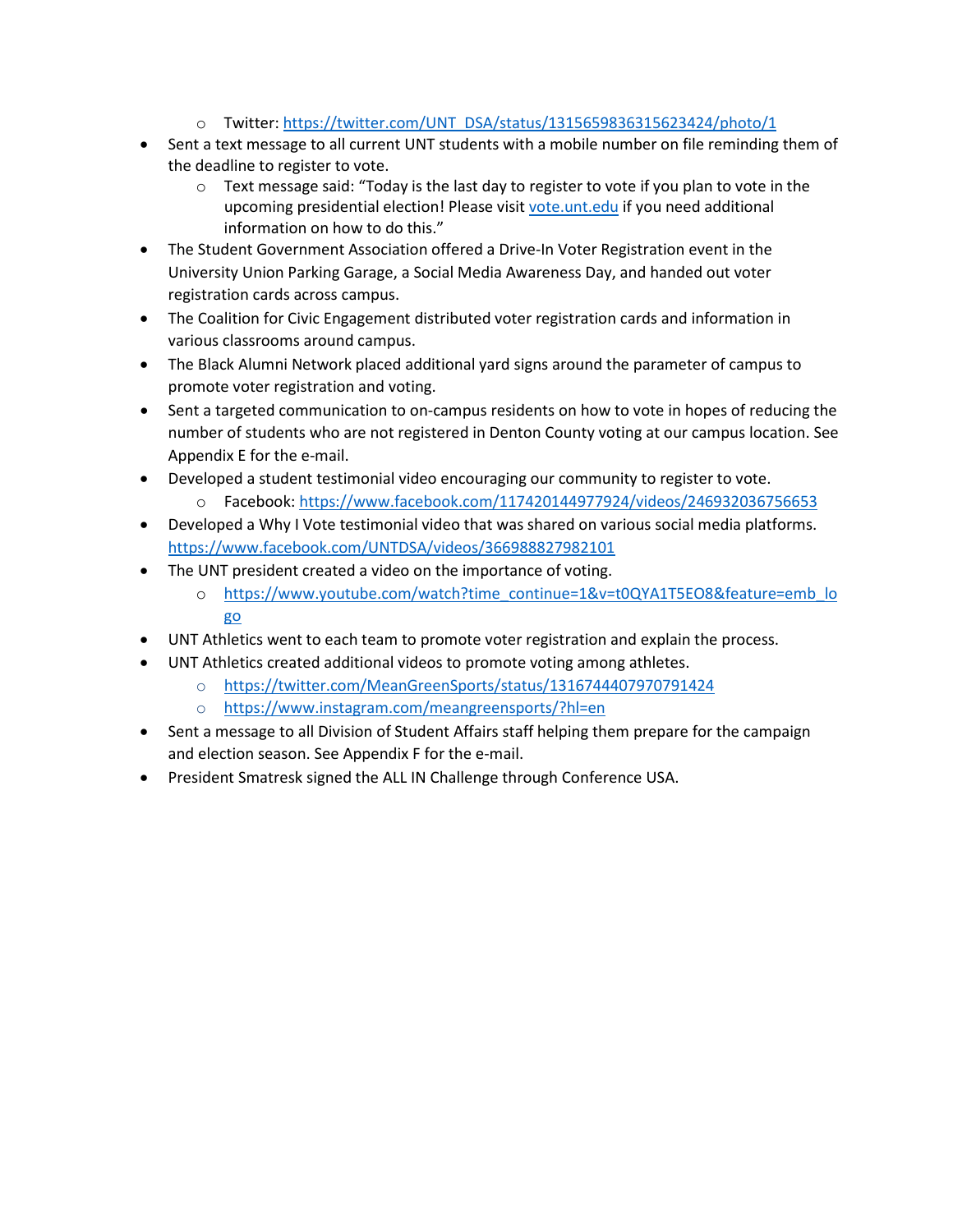**APPENDIX A North VOTExas T-shirt**

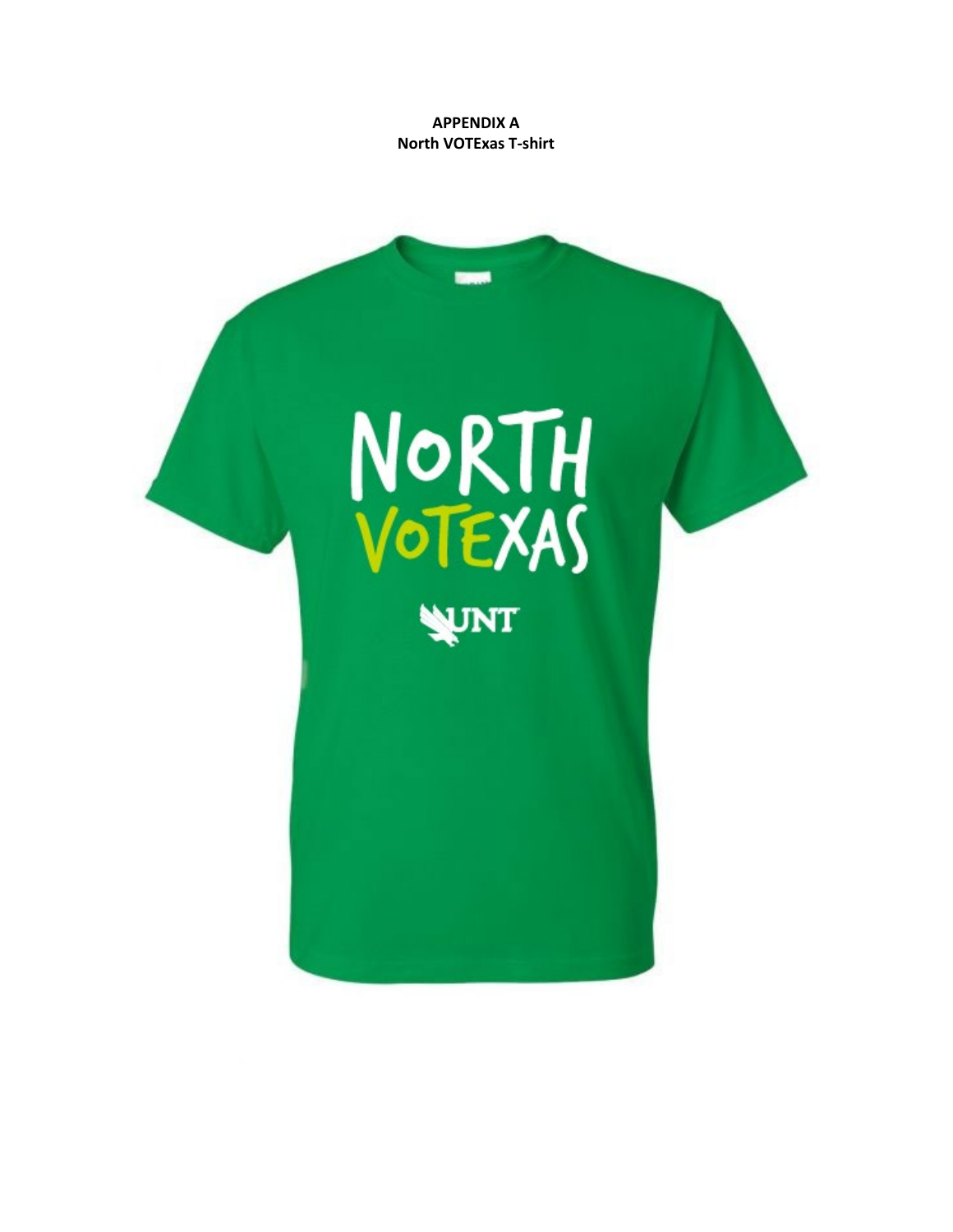**APPENDIX B North VOTExas Decal** 

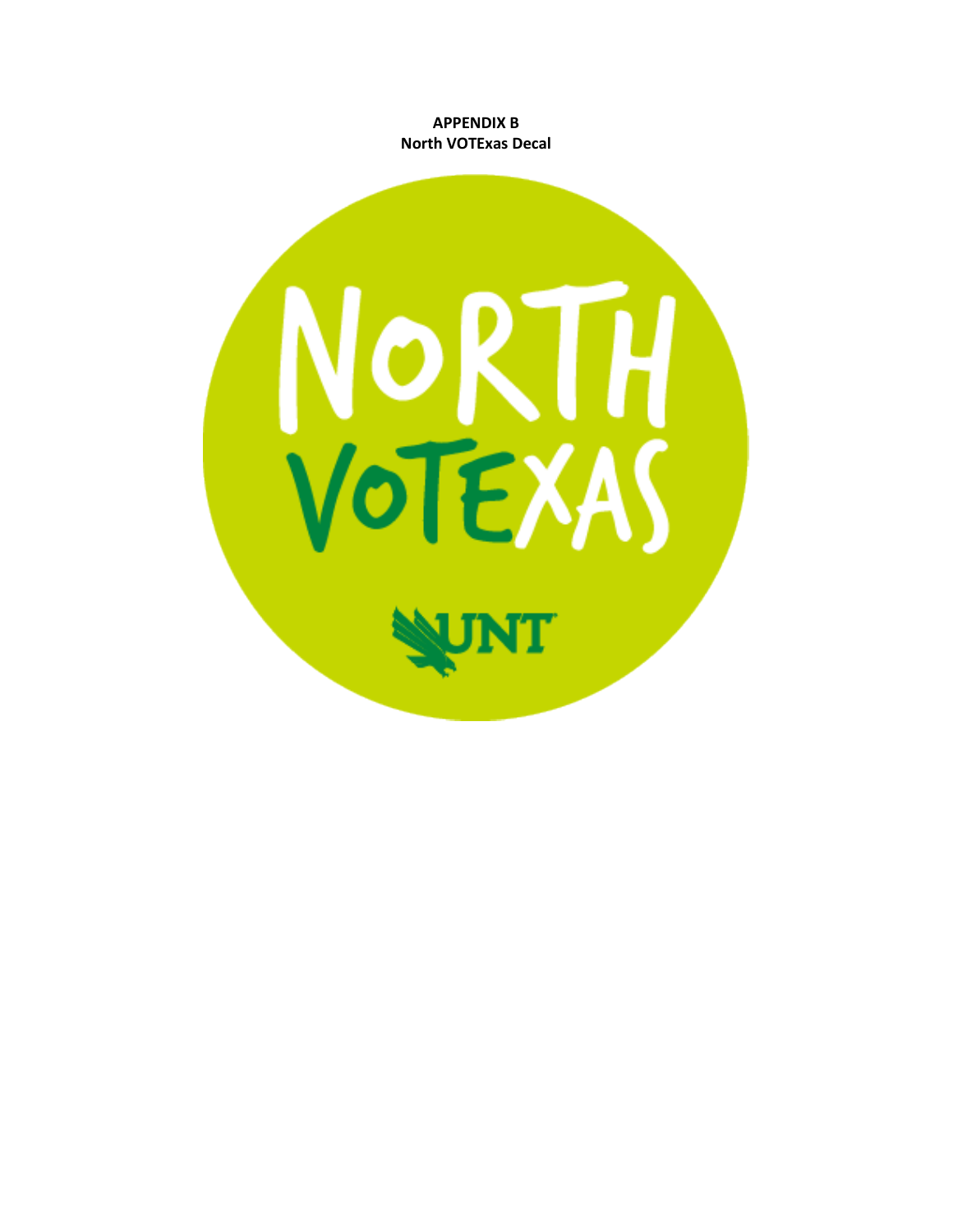## **APPENDIX C North VOTExas Lawn Signs**



**Register to Vote by: October 5** 

**Early Voting: October 13 - 30 UNT Gateway Center, Room 43/47** 

**Election Day: November 3 UNT Gateway Center, Room 43/47** 

# vote.unt.edu

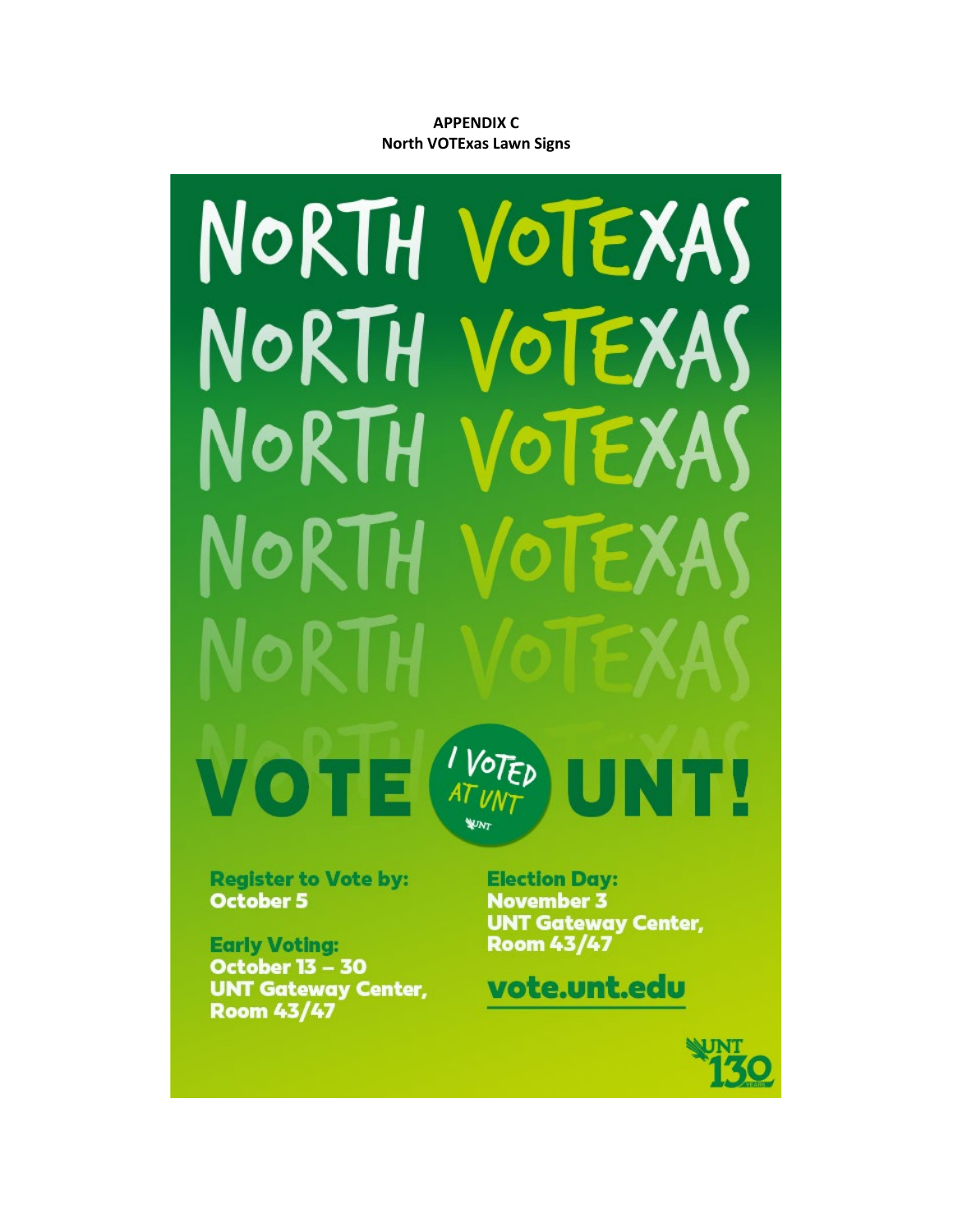**APPENDIX D Social Media Campaign** 



**Register to Vote by: October 5** 

**Early Voting: October 13 - 30 UNT Gateway Center, Room 43/47** 

**Election Day: November 3 UNT Gateway Center, Room 43/47** 

vote.unt.edu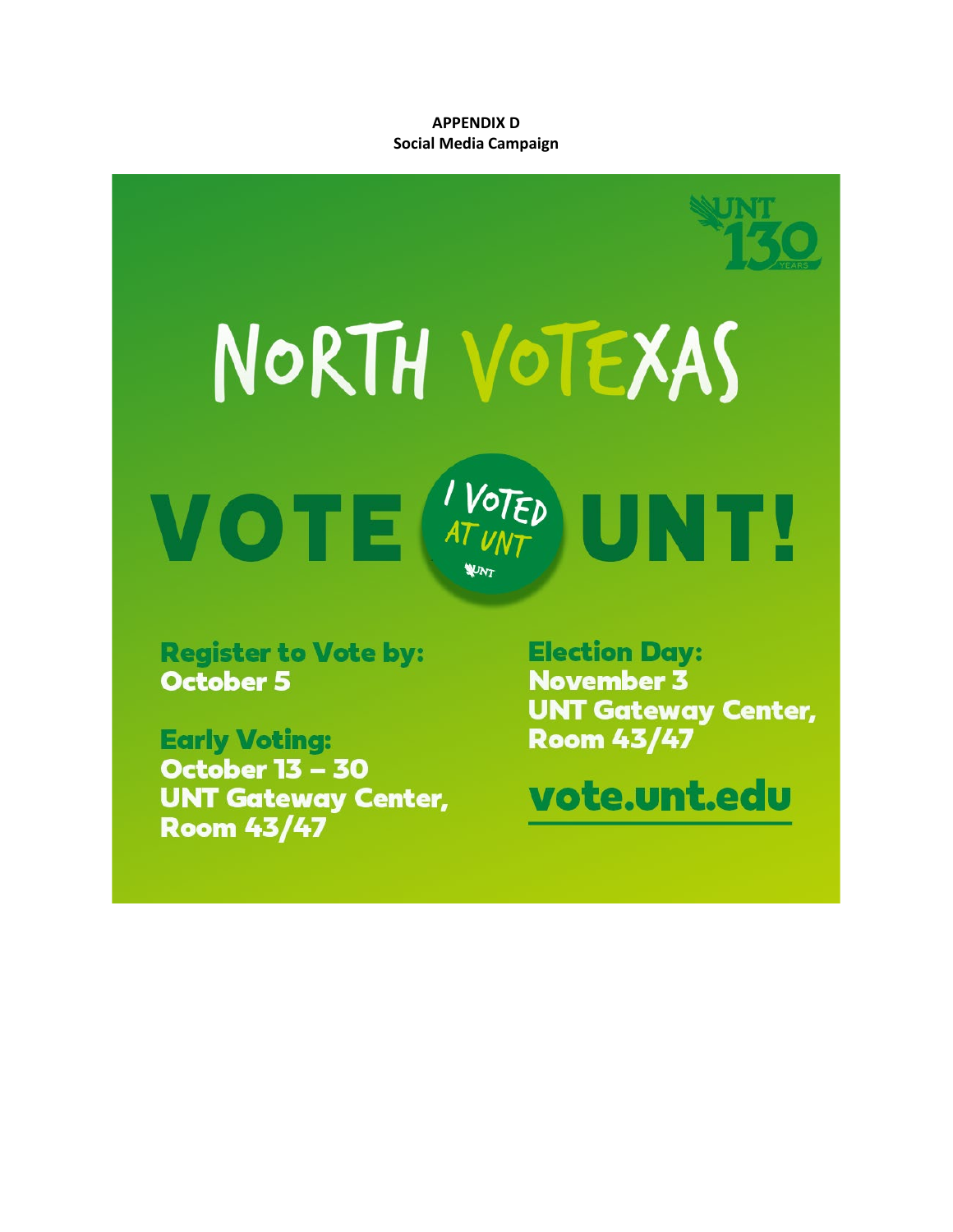## **APPENDIX E Communication to On-Campus Residents**

#### Dear resident:

Early voting for the upcoming general election where we will elect our next President/Vice President begins Tuesday, October 13<sup>th</sup>! We recognize that many of our residents may be new to Denton County or voting altogether! We want to provide you with some information to ensure your vote counts!

If you are registered to vote in Denton County, you can vote in the Gateway Center, room 43/47 October 13 – 30, 2020 during the early voting period. It is also available on Election Day, if you are registered in our precinct. You can look up your specific precinct [here.](https://www.votedenton.com/precinct-lookup-by-address/#Search)

If you are not registered to vote in Denton County, you have 3 options:

- 1. Plan a trip back to the county you are registered in during early voting or on Election Day.
- 2. Go to the Denton County Election Administration office in person to request a limited ballot. You will have to complete an application to ensure eligibility and they will determine what you are entitled to vote for (likely just the President/Vice President and possibly your senator).
	- a. 701 Kimberly Drive, Suite A101 Denton, TX 76208
- 3. Apply for a [Ballot by Mail.](https://webservices.sos.state.tx.us/forms/5-15f.pdf) The last day for an application to be **received** (not postmarked) is October 23, 2020.

More information on voting can be found a[t http://vote.unt.edu.](http://vote.unt.edu/) Exercise your democratic right and make sure your vote counts!